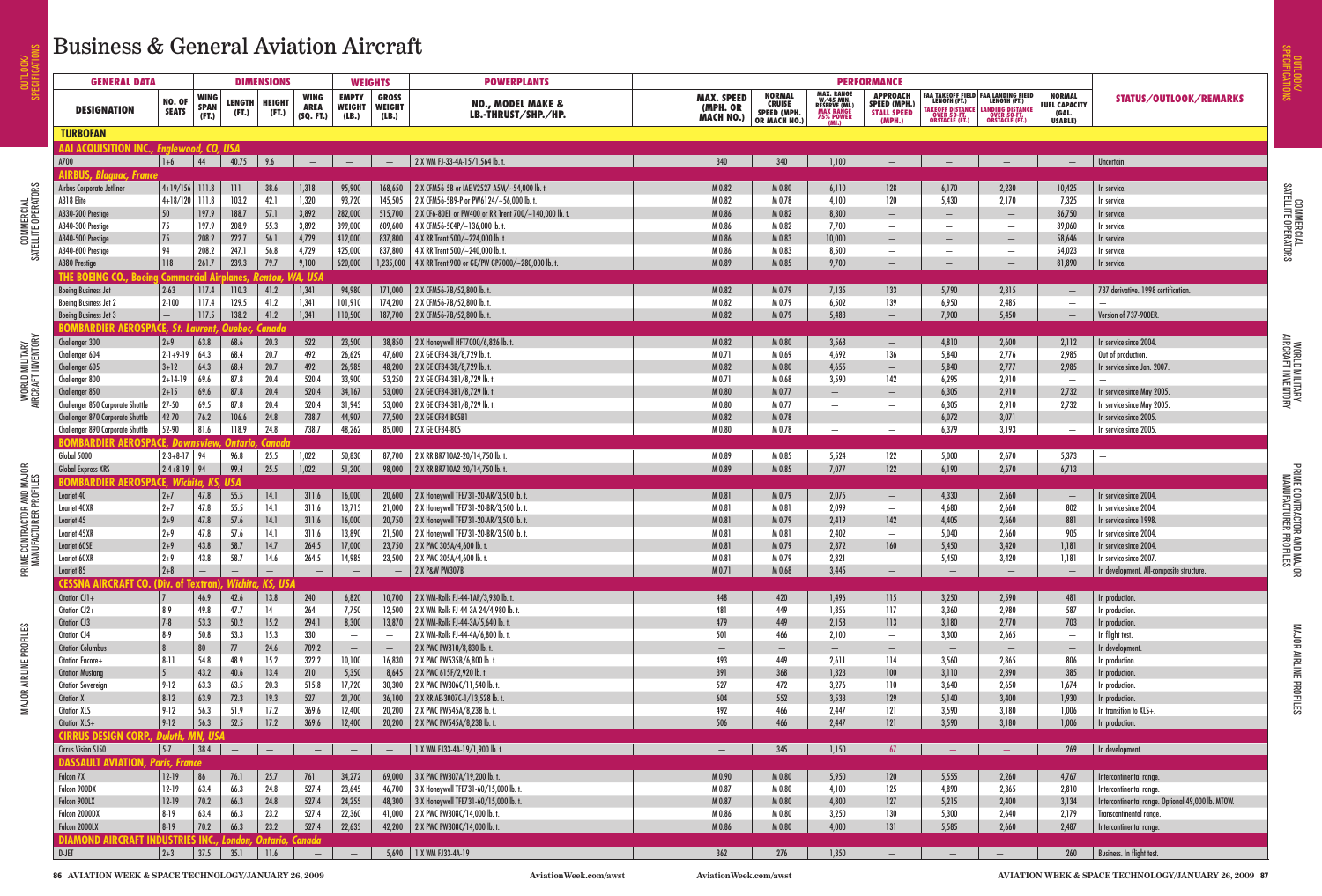**OUTLOOK/** 

|                              | <b>GENERAL DATA</b>                                     |                                  |                                     |                       | <b>DIMENSIONS</b>      |                                                    | <b>WEIGHTS</b>                         |                                        | <b>POWERPLANTS</b>                                                 |                                            |                                                               |                                                                                    | <b>PERFORMANCE</b>                                       |                                                          |                                                                                                                                      |                                                           |                                                     |
|------------------------------|---------------------------------------------------------|----------------------------------|-------------------------------------|-----------------------|------------------------|----------------------------------------------------|----------------------------------------|----------------------------------------|--------------------------------------------------------------------|--------------------------------------------|---------------------------------------------------------------|------------------------------------------------------------------------------------|----------------------------------------------------------|----------------------------------------------------------|--------------------------------------------------------------------------------------------------------------------------------------|-----------------------------------------------------------|-----------------------------------------------------|
|                              | <b>DESIGNATION</b>                                      | <b>NO. OF</b><br><b>SEATS</b>    | <b>WING</b><br><b>SPAN</b><br>(FT.) | (FT.)                 | LENGTH HEIGHT<br>(FT.) | <b>WING</b><br><b>AREA</b><br>(SQ. FT.)            | <b>EMPTY</b><br><b>WEIGHT</b><br>(LB.) | <b>GROSS</b><br><b>WEIGHT</b><br>(LB.) | <b>NO., MODEL MAKE &amp;</b><br>LB.-THRUST/SHP./HP.                | <b>MAX. SPEED</b><br>(MPH. OR<br>MACH NO.) | <b>NORMAL</b><br>CRUISE<br>SPEED (MPH.<br><b>OR MACH NO.)</b> | <b>MAX. RANGE<br/>W/45 MIN.<br/>RESERVE (MI.)</b><br>MAX RANGE<br><b>75% POWER</b> | <b>APPROACH</b><br>SPEED (MPH.)<br>STALL SPEED<br>(MPH.) | TAKEOFF DISTANCE<br>QVER 50-FT.<br><b>OBSTACLE (FT.)</b> | FAA TAKEOFF FIELD FAA LANDING FIELD<br>LENGTH (FT.) LENGTH (FT.)<br><b>LANDING DISTANCE<br/>OVER 50-FT.</b><br><b>OBSTACLE (FT.)</b> | <b>NORMAL</b><br><b>FUEL CAPACITY</b><br>(GAL.<br>USABLE) | STATUS/OUTLOOK/REMARKS                              |
|                              | <b>CLIPSE AVIATION. Albuaueraue</b>                     |                                  | NM. USA                             |                       |                        |                                                    |                                        |                                        |                                                                    |                                            |                                                               |                                                                                    |                                                          |                                                          |                                                                                                                                      |                                                           |                                                     |
| Eclipse 400                  |                                                         |                                  | 36                                  | 29                    | 8.8                    | $\hspace{0.1mm}-\hspace{0.1mm}$                    | 2,940                                  | 4,780                                  | 1 X PWC PW615F/1,200 lb. t.                                        | 380                                        | 380                                                           | 1,439                                                                              | 70                                                       | 2,045                                                    | 2,100                                                                                                                                | 188                                                       | In development                                      |
| Eclipse 500                  |                                                         |                                  | 37.9                                | 33.5                  | $\mathbf{1}$           | 144                                                | 3,634                                  | 6,034                                  | 2 X PWC PW610F/1,800 lb. t                                         | 426                                        | 426                                                           | 1,496                                                                              | 79                                                       | 2,345                                                    | 2,250                                                                                                                                | 249                                                       | In production.                                      |
|                              | IVEST AEROSPACE. <i>San Antonio. TX. USA</i>            |                                  |                                     |                       |                        |                                                    |                                        |                                        |                                                                    |                                            |                                                               |                                                                                    |                                                          |                                                          |                                                                                                                                      |                                                           |                                                     |
| SJ30                         |                                                         | 7                                | 42.3                                | 46.8                  | 14.2                   | 190.7                                              | 10,500                                 |                                        | 13,950   2 X FJ44 Williams Rolls/2,300 lb. t.                      | M 0.83                                     | M 0.76                                                        | 2,875                                                                              | 105                                                      | 3,939                                                    | 2,941                                                                                                                                | 724                                                       | In production.                                      |
|                              |                                                         |                                  |                                     |                       |                        | Sao Jose dos Campi                                 |                                        |                                        | . Sao Paulo. Brazil                                                |                                            |                                                               |                                                                                    |                                                          |                                                          |                                                                                                                                      |                                                           |                                                     |
| Legacy 450                   |                                                         | $7-9$                            | 66.4                                | 62.8                  | 22.1                   | $\overline{\phantom{m}}$                           | $\overline{\phantom{0}}$               | $\overline{\phantom{m}}$               | 2 X Honeywell HTF7500E                                             | M0.83                                      | M 0.82                                                        | 3,450                                                                              | $\overline{\phantom{m}}$                                 | 4,000                                                    | $\overline{\phantom{m}}$                                                                                                             | $\overline{\phantom{m}}$                                  | Entry into service planned for second half of 2013. |
| Legacy 500                   |                                                         | $8-12$                           | $\bf 66.4$                          | $67.3\,$              | $22.1\,$               | $\overline{\phantom{m}}$                           | $\overline{\phantom{m}}$               | $-$                                    | 2 X Honeywell HTF7500E                                             | M 0.83                                     | M 0.82                                                        | 2,645                                                                              | $-$                                                      | 4,600                                                    | $\overline{\phantom{m}}$                                                                                                             |                                                           | Entry into service planned for second half of 2012. |
| Legacy 600                   |                                                         | $13-16$                          | 69.5                                | 86.4                  | 22.2                   | 558                                                | 29,995                                 | 49,604                                 | 2 X RR AE3007 A1E/7,987 lb. t.                                     | M 0.80                                     | M 0.78                                                        | 3,740                                                                              | 145                                                      | 5,551                                                    | 2,685                                                                                                                                | 2,712                                                     | In service since 2002.                              |
| <b>Legacy Shuttle</b>        |                                                         | $16-37$                          | $65.8\,$                            | $86.4\,$              | $22.2$                 | 551                                                | 25,687                                 | 44,092                                 | 2 X RR AE3007 A1/3/7,057 lb. t.                                    | M 0.78                                     | M 0.76                                                        | 2,130                                                                              | 146                                                      | 5,450                                                    | 2,675                                                                                                                                | 1,690                                                     | In service since 2001                               |
| Lineage 1000                 |                                                         | $13-19$                          | 94.2                                | 118.9                 | 34.7                   | 996                                                | $\overline{\phantom{0}}$               | 120,150                                | 2 X GE CF34-10E7/18,500 lb. t.                                     | M 0.82                                     | M 0.80                                                        | 4,830                                                                              | 145                                                      | 6,660                                                    | 2,675                                                                                                                                | 7,195                                                     | Entry into service first quarter of 2009.           |
| Phenom 100                   |                                                         | $4-6$                            | $40.4\,$                            | 41.7                  | $14.4$                 | $\overline{\phantom{m}}$                           | $\qquad \qquad -$                      | $\overline{\phantom{m}}$               | 2 X PWC PW617F/1,615 lb. t.                                        | M 0.70                                     | $\qquad \qquad -$                                             | 1,450                                                                              | $\qquad \qquad -$                                        | 3,400                                                    | $\overline{\phantom{m}}$                                                                                                             |                                                           | Entry into service first quarter of 2009.           |
| Phenom 300                   |                                                         | $6-8$                            | 53.2                                | 52.1                  | $16.4$                 | $\qquad \qquad -$                                  | $\overline{\phantom{0}}$               | $-$                                    | 2 X PWC PW535E/3,200 lb. t                                         | M 0.78                                     | $\overline{\phantom{0}}$                                      | 2,080                                                                              | $\overline{\phantom{0}}$                                 | 3,700                                                    | $\overline{\phantom{m}}$                                                                                                             | $\overline{\phantom{a}}$                                  | Entry into service planned for second half of 2009. |
|                              |                                                         | CS. Gulfstrea                    | ı Aeros                             | nre Co                |                        | ıh GA                                              |                                        |                                        |                                                                    |                                            |                                                               |                                                                                    |                                                          |                                                          |                                                                                                                                      |                                                           |                                                     |
| Gulfstream G150              |                                                         | $6-8$                            | 55.6                                | 56.8                  | 19.4                   | 337                                                | 15,100                                 | 26,150                                 | 2 X Joneywell TFE731-40/8,840 lb. t.                               | M 0.85                                     | M 0.80                                                        | 3,775                                                                              | 148                                                      | 5,000                                                    | 2,880                                                                                                                                | 1,530                                                     | In production.                                      |
| Gulfstream G200              |                                                         | $ 8-10 $                         | 58.1                                | 62.2                  | 21.4                   | 369                                                | 19,950                                 | 35,600                                 | 2 X PWC PW306A/12,080 lb. t.                                       | M 0.85                                     | M 0.80                                                        | 4,170                                                                              | 162                                                      | 6,080                                                    | 3,280                                                                                                                                | 2,239                                                     | In production.                                      |
| Gulfstream G250              |                                                         | $2 + 10$                         | 63                                  | 66.9                  | 21.3                   | $\overline{\phantom{m}}$                           |                                        | 39,600                                 | 2 X Honeywell HTF7250G/7,445 lb. t.                                | $\overline{\phantom{m}}$                   | M 0.69                                                        | 3,906                                                                              | $\overline{\phantom{0}}$                                 | $\overline{\phantom{a}}$                                 | $\overline{\phantom{m}}$                                                                                                             | $\overline{\phantom{m}}$                                  | In development                                      |
| Gulfstream G350              |                                                         | $11-19$                          | $77.8$                              | 89.3                  | 25.2                   | 950                                                | 43,000                                 | 71,300                                 | 2 X RR Tay Mk. 611-8C/27,700 lb. t.                                | M 0.88                                     | M 0.80                                                        | 4,850                                                                              | 167                                                      | 5,050                                                    | 3,260                                                                                                                                | 3,852                                                     | In production.                                      |
| Gulfstream G450              |                                                         | $11 - 19$                        | $77.8$                              | 89.3                  | 25.2                   | 950                                                | 43,000                                 | 74,300                                 | 2 X RR Tay Mk. 611-8C/27,700 lb. t.                                | M 0.88                                     | M 0.80                                                        | 5,350                                                                              | 167                                                      | 5,450                                                    | 3,260                                                                                                                                | 4,370                                                     | In production                                       |
| Gulfstream G500              |                                                         | $14-19$                          | 93.5                                | 96.4                  | $25.8\,$               | 1,136.5                                            | 47,800                                 | 85,500                                 | 2 X RR Tay BR710/30,770 lb. t.                                     | M 0.89                                     | M 0.85                                                        | 7,100                                                                              | 156                                                      | 5,150                                                    | 2,770                                                                                                                                | 5,215                                                     | In production                                       |
| Gulfstream G550              |                                                         | $14-19$                          | 93.5                                | 96.4                  | 25.8                   | 1,136.5                                            | 48,300                                 | 91,400                                 | 2 X RR Tay BR710/30,770 lb. t.                                     | M0.89                                      | M 0.85                                                        | 8,130                                                                              | 156                                                      | 5,910                                                    | 2,770                                                                                                                                | 6,119                                                     | In production.                                      |
| Gulfstream G650              |                                                         | $14-19$                          | 99.6                                | 99.8                  | 25.3                   | 1,283                                              | 54,000                                 | 100,000                                | 2 X RR BR725A1-12/32,200 lb. t.                                    | M 0.93                                     | M 0.90                                                        | 8,400                                                                              | 151                                                      | 6,000                                                    | 3,000                                                                                                                                | 6,597                                                     | In development                                      |
|                              | <b>ROSPACE, Tussenhausen-Mattsie</b>                    |                                  |                                     |                       |                        |                                                    |                                        |                                        |                                                                    |                                            |                                                               |                                                                                    |                                                          |                                                          |                                                                                                                                      |                                                           |                                                     |
|                              |                                                         | $ 1-2+9-8 $ 48.8                 |                                     | 48.6                  | 16.8                   | 269                                                | 7,739                                  | 13,889                                 | 2 X WM FJ44-3A/2,820 lb. t.                                        | M 0.70                                     | M 0.68                                                        | 2,280                                                                              | 89                                                       | 3,000                                                    | 2,670                                                                                                                                | 685                                                       | In flight test.                                     |
|                              | <b>KER BEECHCRAFT CORP Wichita. KS. USA</b>             |                                  |                                     |                       |                        |                                                    |                                        |                                        |                                                                    |                                            |                                                               |                                                                                    |                                                          |                                                          |                                                                                                                                      |                                                           |                                                     |
|                              | <b>Beechcraft Premier 1A</b>                            | $ 1+6-7 $                        | 44.5                                | 46                    | 15.3                   | 247                                                | 8,350                                  | 12,500                                 | 2 X WM FJ44-2A/2,300 lb. t.                                        | M 0.80                                     | M 0.78                                                        | 1,745                                                                              | 127                                                      | 3,792                                                    | 2,940                                                                                                                                | 548                                                       | In production.                                      |
| <b>Beechcraft Premier II</b> |                                                         | $1+6$                            |                                     | $\qquad \qquad -$     | $\qquad \qquad -$      | $\overline{\phantom{m}}$                           |                                        | 13,800                                 | 2 X WM FJ44-3AP/6,000 lb. t.                                       | M 0.70                                     | $\overline{\phantom{m}}$                                      | 1,725                                                                              | $\overline{\phantom{0}}$                                 | $\overline{\phantom{a}}$                                 | $\overline{\phantom{m}}$                                                                                                             | 900                                                       | In development                                      |
| Hawker 400XP                 |                                                         | $ 2+7-9 $                        | 43.5                                | 48.4                  | 13.9                   | 241                                                | 10,585                                 | 16,300                                 | 2 X PWC JT1 5D-5R/2,965 lb. t.                                     | M 0.78                                     | M 0.77                                                        | 2,126                                                                              | 121                                                      | 3,802                                                    | 2,960                                                                                                                                | 733                                                       | In production.                                      |
| Hawker 750                   |                                                         | $2 + 8 - 12$                     | 51.3                                | 51.1                  | 18.1                   | 374                                                | 15,540                                 | 27,000                                 | 2 X Honeywell TFE731-5BR/4,600 lb. t                               | M 0.80                                     | M 0.77                                                        | 2,832                                                                              | 127                                                      | 4,696                                                    | 2,344                                                                                                                                | 1,269                                                     | In production                                       |
| Hawker 800XP                 |                                                         | $ 2+8-12 $                       | 54.3                                | 51.1                  | $18.1\,$               | 381                                                | 15,670                                 | 28,000                                 | 2 X Honeywell TFE731-5BR/4,600 lb. t.                              | M 0.80                                     | M 0.77                                                        | 3,439                                                                              | 130                                                      | 5,030                                                    | 2,344                                                                                                                                | 1,493                                                     | In production.                                      |
| Hawker 850XP                 |                                                         | $2 + 8 - 15$                     | 54.3                                | 51.1                  | 18.1                   | $\hspace{0.1mm}-\hspace{0.1mm}$                    | 15,670                                 | 28,000                                 | 2 X Honeywell TFE731-5BR/4,600 lb. t                               | $\overline{\phantom{m}}$                   | M 0.60                                                        | 3,143                                                                              | 146                                                      | 5,032                                                    | 2,650                                                                                                                                | 1,492                                                     | In production                                       |
| Hawker 900XP                 |                                                         | $ 2+8-12 $                       | 54.3                                | 51.1                  | $18.1\,$               | 381                                                | 15,760                                 | 28,000                                 | 2 X Honeywell TFE731-50R/4,600 lb. t.                              | M 0.80                                     | M 0.77                                                        | 3,565                                                                              | 130                                                      | 4,965                                                    | 2,344                                                                                                                                | 1,493                                                     | In production                                       |
| Hawker 4000                  |                                                         | $2 + 8 - 10$                     | 61.8                                | 69.5                  | 19.8                   | 531                                                | 22,800                                 | 39,500                                 | 2 X PWC PW308A/6,900 lb. t.                                        | M 0.84                                     | M 0.82                                                        | 4,119                                                                              | 128                                                      | 5,169                                                    | 2,995                                                                                                                                | 2,179                                                     | In production.                                      |
|                              |                                                         |                                  |                                     | . Greensboro. NC. US. |                        |                                                    |                                        |                                        |                                                                    |                                            |                                                               |                                                                                    |                                                          |                                                          |                                                                                                                                      |                                                           |                                                     |
| HondaJet                     |                                                         | $ 2+5 $                          | 39.87                               | 41.7                  | $13.2$                 | $\overline{\phantom{0}}$                           | $\overline{\phantom{m}}$               |                                        | 9,200 2 X GE Honda HF120/2,095 lb. t.                              | 483                                        | 483                                                           | 1,608                                                                              | $\overline{\phantom{m}}$                                 | $\overline{\phantom{a}}$                                 |                                                                                                                                      | $\overline{\phantom{0}}$                                  | In development                                      |
|                              | <b>IPER AIRCRAFT, Vero Beach, FL, USA</b>               |                                  |                                     |                       |                        |                                                    |                                        |                                        |                                                                    |                                            |                                                               |                                                                                    |                                                          |                                                          |                                                                                                                                      |                                                           |                                                     |
| PA-47-2400J PiperJet         |                                                         | $\overline{6}$                   | 44.6                                | 33.8                  | $\vert$ 16.5           | $\sim$                                             | $\hspace{0.1mm}$                       | $\overline{\phantom{a}}$               | 1 X WM FJ44-3AP-24/2,490 lb. t.                                    | 414                                        | 414                                                           | 1,300                                                                              | 92                                                       | $ \,$                                                    | $-$                                                                                                                                  | $\overline{\phantom{m}}$                                  | In development.                                     |
|                              | <b>IEXTANT AEROSPACE LLC. Richmond Heights, OH, USA</b> |                                  |                                     |                       |                        |                                                    |                                        |                                        |                                                                    |                                            |                                                               |                                                                                    |                                                          |                                                          |                                                                                                                                      |                                                           |                                                     |
| 400NXT                       |                                                         | 2/7                              | 43.4                                | 48.4                  | 13.9                   | 241.3                                              | 10,600                                 |                                        | 16,500 2 X WM FJ44-3AP/3,050 lb. t.                                | 460                                        | 437                                                           | 2,150                                                                              | $\overline{\phantom{m}}$                                 | 3,906                                                    | 2,960                                                                                                                                | 733                                                       | In certification process.                           |
| PECTR                        | <b>LAERONAUT</b>                                        | <b>ICAL. Carlsbad, CA, USA</b>   |                                     |                       |                        |                                                    |                                        |                                        |                                                                    |                                            |                                                               |                                                                                    |                                                          |                                                          |                                                                                                                                      |                                                           |                                                     |
| S-33 Independence            |                                                         | $1 + 6 - 9$                      | 43.2                                | 45.10                 | 10.7                   | $-$                                                | $\overline{\phantom{m}}$               | 7,500                                  | 2 X WM FJ33-4/1,750 lb. t.                                         | 489                                        | $\qquad \qquad -$                                             | 2,280                                                                              | $\overline{\phantom{m}}$                                 | $\overline{\phantom{m}}$                                 | $\overline{\phantom{m}}$                                                                                                             | —                                                         | In development.                                     |
| S-40 Freedom                 |                                                         | $1+7-9$                          | 45.5                                | 53.9                  | 45.5                   | $\equiv$                                           |                                        |                                        | 9,550 2 X GE Honda HF120/1,700 lb. t.                              | 497                                        |                                                               | 2,513                                                                              |                                                          |                                                          |                                                                                                                                      |                                                           | In development.                                     |
| <b>TURBOPROP</b>             |                                                         |                                  |                                     |                       |                        |                                                    |                                        |                                        |                                                                    |                                            |                                                               |                                                                                    |                                                          |                                                          |                                                                                                                                      |                                                           |                                                     |
|                              |                                                         |                                  |                                     |                       |                        |                                                    |                                        |                                        |                                                                    |                                            |                                                               |                                                                                    |                                                          |                                                          |                                                                                                                                      |                                                           |                                                     |
|                              | <b>IRCRAFT CO., Taganrog, Russian Federation</b>        |                                  |                                     |                       |                        |                                                    |                                        |                                        |                                                                    |                                            |                                                               |                                                                                    |                                                          |                                                          |                                                                                                                                      |                                                           |                                                     |
| Be-32KM                      |                                                         | $2+7-15$                         | 55.8                                | 51.5                  | 18.1                   | 344                                                | $\overline{\phantom{0}}$               | 16,094                                 | 2 X PW PK6A-65B/2,200 hp.                                          | 317                                        | 230                                                           | 1,210                                                                              | 106                                                      | 1,411                                                    | 2,723                                                                                                                                | $\overline{\phantom{m}}$                                  | Multipurpose.                                       |
| <b>Be-200</b>                |                                                         | $ 2+1 $                          | $107.5$                             | $105.2$               | 29.2                   | 1,264                                              | 61,950                                 | 83,555                                 | 2 X D-436 TP                                                       | 441                                        | 373                                                           | 1,780                                                                              | 124                                                      | $2,297/3,281^{(1)}$                                      | 3,445/4,265(1)                                                                                                                       | $\overline{\phantom{m}}$                                  | Amphibious firefighting, multipurpose               |
| <b>Be-200ES</b>              |                                                         | $2 + 2$                          | 107.5                               | 105.2                 | 29.2                   | 1,264                                              | 61,950                                 | 90,389/<br>83,555(1)                   | 2 X D-436 TP                                                       | 435                                        | 348                                                           | 1,780                                                                              | $\overline{\phantom{0}}$                                 | $4,167/3,281^{(1)}$                                      | $3,346/4,265^{(1)}$                                                                                                                  | 4,604                                                     | Amphibious firefighting, multipurpose.              |
|                              |                                                         |                                  |                                     |                       |                        | ROSPACE (de Havilland), Downsview, Ontario, Canada |                                        |                                        |                                                                    |                                            |                                                               |                                                                                    |                                                          |                                                          |                                                                                                                                      |                                                           |                                                     |
| <b>Bombardier 415</b>        |                                                         | $2 + 8$                          | 93.9                                | 65                    |                        |                                                    | 28,400                                 |                                        | 2 X PWC PW1 23AF/2,380 shp.                                        |                                            |                                                               |                                                                                    |                                                          |                                                          |                                                                                                                                      | 1,530                                                     | Amphibious firefighting, multipurpose.              |
| <b>Bombardier 415MP</b>      |                                                         | $ 2+13 $                         | 93.9                                | 67                    | 29.8<br>29.8           | 1,080<br>1,080                                     | 30,000                                 | 43,850                                 | 43,850 2 X PWC PW1 23AF/2,380 shp.                                 | 223<br>223                                 | 223<br>223                                                    | 1,508<br>1,508                                                                     | $\overline{\phantom{m}}$<br>$-$                          | 2,750<br>2,750                                           | 2,210<br>2,210                                                                                                                       | 1,521                                                     | Amphibious, multipurpose.                           |
|                              | CESSNA AIRCRAFT (D                                      | of Textron), <i>Wichita, KS,</i> |                                     |                       | <b>USA</b>             |                                                    |                                        |                                        |                                                                    |                                            |                                                               |                                                                                    |                                                          |                                                          |                                                                                                                                      |                                                           |                                                     |
|                              |                                                         |                                  |                                     |                       |                        |                                                    |                                        |                                        |                                                                    |                                            |                                                               |                                                                                    |                                                          |                                                          |                                                                                                                                      |                                                           |                                                     |
| 208B Grand Caravan           | 208B Grand Caravan with Pod                             | $ 10-14 $<br>$10-14$             | 52.1                                | 41.6<br>41.6          | 15.5<br>15.5           | 279.4<br>279.4                                     | 4,584<br>5,193                         |                                        | 8,750   1 X PWC PT6A-114A/675 shp.<br>  1 X PWC PT6A-114A/675 shp. | 212                                        | 208                                                           | 1,162<br>1,086                                                                     | 72                                                       | 2,420<br>2,500                                           | 1,795<br>1,740                                                                                                                       | 332                                                       | In production.<br>In production.                    |
|                              |                                                         |                                  | 52.1                                |                       |                        |                                                    |                                        | 8,750                                  |                                                                    | 201                                        | 198                                                           |                                                                                    | 86                                                       |                                                          |                                                                                                                                      | 332                                                       |                                                     |
|                              |                                                         |                                  |                                     |                       |                        |                                                    |                                        |                                        |                                                                    |                                            |                                                               |                                                                                    |                                                          |                                                          |                                                                                                                                      |                                                           |                                                     |
| Caravan 675                  | 208B Super Cargo Master                                 | $8 - 14$                         | 52.1<br>52.1                        | 41.6<br>37.6          | 15.5<br>14.8           | 279.4<br>279.4                                     | 4,680<br>4,716                         | 8,750<br>8,000                         | 1 X PWC PT6A-114A/675 shp.<br>1 X PWC PT6A-114A/675 shp.           | 201<br>214                                 | 198<br>214                                                    | 1,086<br>1,229                                                                     | 86<br>86                                                 | 2,500<br>2,055                                           | 1,740<br>1,625                                                                                                                       | 332<br>332                                                | In production.<br>In production.                    |

COMMERCIAL<br>Satellite operators SATELLITE OPERATORS COMMERCIAL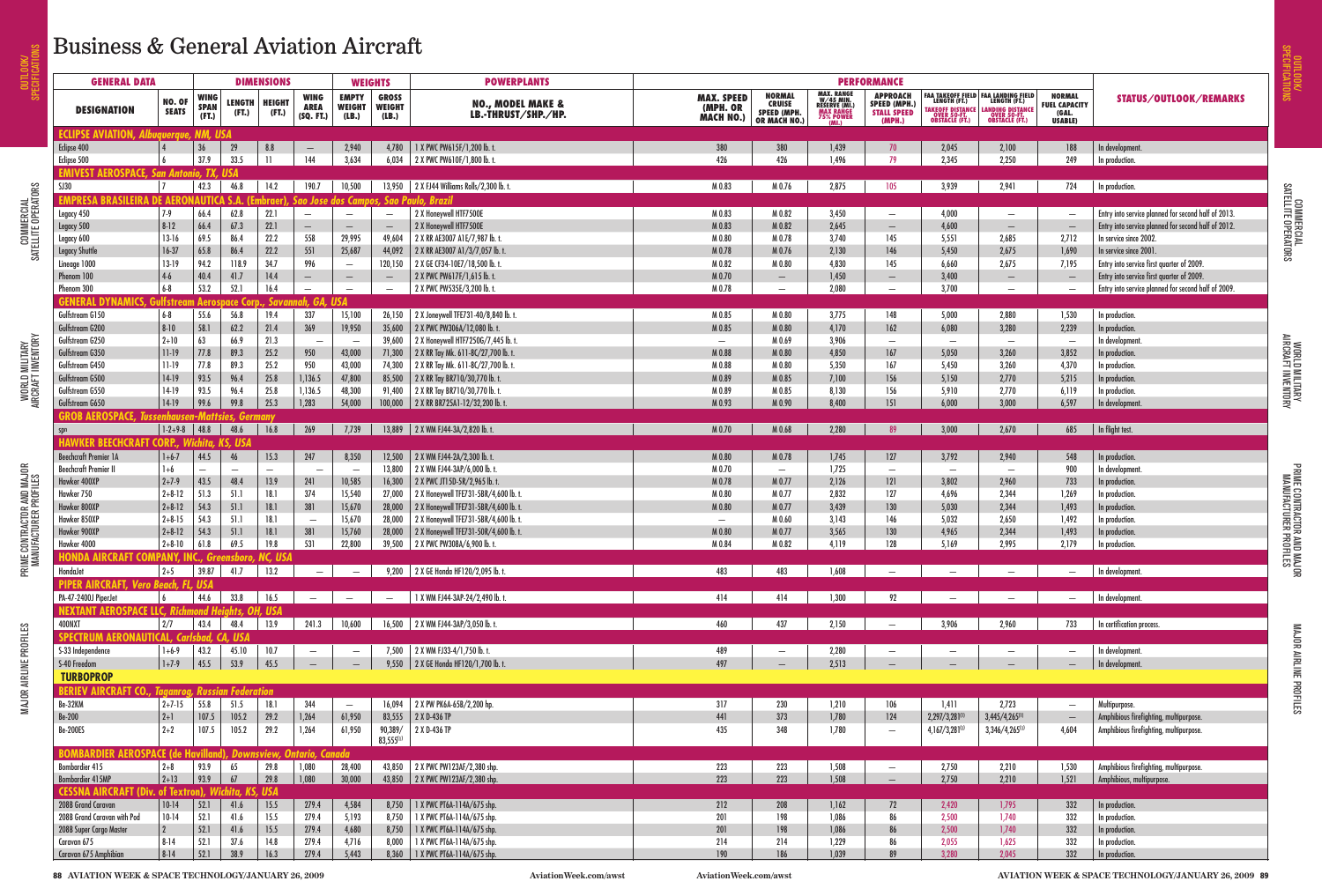| <b>GENERAL DATA</b>                                                                                  |                                                |                                     |                 |                                                |                                         |                                        | <b>DIMENSIONS</b>                      |                                                                  |                                            | <b>WEIGHTS</b>                                                       | <b>POWERPLANTS</b>                                                            |                                                                       |                                                                                                                              |                                                            | <b>PERFORMANCE</b>                                        |                                                                                  |  |  |  |
|------------------------------------------------------------------------------------------------------|------------------------------------------------|-------------------------------------|-----------------|------------------------------------------------|-----------------------------------------|----------------------------------------|----------------------------------------|------------------------------------------------------------------|--------------------------------------------|----------------------------------------------------------------------|-------------------------------------------------------------------------------|-----------------------------------------------------------------------|------------------------------------------------------------------------------------------------------------------------------|------------------------------------------------------------|-----------------------------------------------------------|----------------------------------------------------------------------------------|--|--|--|
| <b>DESIGNATION</b>                                                                                   | <b>NO. OF</b><br><b>SEATS</b>                  | <b>WING</b><br><b>SPAN</b><br>(FT.) | LENGTH<br>(FI.) | <b>HEIGHT</b><br>(FT.)                         | <b>WING</b><br><b>AREA</b><br>(SQ. FT.) | <b>EMPTY</b><br><b>WEIGHT</b><br>(LB.) | <b>GROSS</b><br><b>WEIGHT</b><br>(LB.) | <b>NO., MODEL MAKE &amp;</b><br>LB.-THRUST/SHP./HP.              | <b>MAX. SPEED</b><br>(MPH. OR<br>MACH NO.) | <b>NORMAL</b><br><b>CRUISE</b><br><b>SPEED (MPH.</b><br>OR MACH NO.) | <b>MAX. RANGE<br/>W/45 MIN.<br/>RESERVE (MI.)<br/>MAX RANGE<br/>75% POWER</b> | <b>APPROACH</b><br><b>SPEED (MPH.</b><br><b>STALL SPEED</b><br>(MPH.) | <b>FAA TAKEOFF FIELD FAA LANDING FIELD</b><br>LENGTH (FT.) LENGTH (FT.)<br>TAKEOFF DISTANCE<br>OVER 50-FT.<br>OBSTACLE (FT.) | <b>LANDING DISTANCE<br/>OVER 50-FT.<br/>OBSTACLE (FT.)</b> | <b>NORMAL</b><br><b>FUEL CAPACITY</b><br>(GAL.<br>USABLE) | STATUS/OUTLOOK/REMARKS                                                           |  |  |  |
| <b>TBM 700C2</b>                                                                                     | <b>Tarbes Lourdes Pyrenees Airport, France</b> | 41.6                                | 34.9            | 14.3                                           | 193.8                                   | 4,651                                  |                                        | 7,394 1 X PWC PT6A-64/700 shp.                                   | 345                                        | 333                                                                  | 1,565                                                                         | 97                                                                    | 2,832                                                                                                                        | 2,427                                                      | 281                                                       | Out of production.                                                               |  |  |  |
| <b>TBM 850</b>                                                                                       | $1 - 2 + 4 - 6$                                | 41.6                                | 34.9            | 14.3                                           | 193.7                                   | 4,698                                  |                                        | 7,394 1 X PWC PT6A-66D/850 shp.                                  | 368                                        | 290                                                                  | 1,784                                                                         | $\equiv$                                                              | 2,840                                                                                                                        | 2,430                                                      | 282                                                       | <b>Business.</b>                                                                 |  |  |  |
| ROSPACE, Tussenhausen-Mattsies, Germany                                                              |                                                |                                     |                 |                                                |                                         |                                        |                                        |                                                                  |                                            |                                                                      |                                                                               |                                                                       |                                                                                                                              |                                                            |                                                           |                                                                                  |  |  |  |
| G 140TP                                                                                              | $1+3$                                          | 34.8                                | 29.2            | 9.2                                            | 143.2                                   | 2,425                                  |                                        | 3,968 1 X RR 250-B17F/450 shp                                    | 381                                        | 257                                                                  | 1,266                                                                         | 63                                                                    | 1,225                                                                                                                        | 1,500                                                      | 137                                                       | Company bankrupt.                                                                |  |  |  |
| FFCHCR AFT                                                                                           | <b>CORP., Wichita, KS. USA</b>                 |                                     |                 |                                                |                                         |                                        |                                        |                                                                  |                                            |                                                                      |                                                                               |                                                                       |                                                                                                                              |                                                            |                                                           |                                                                                  |  |  |  |
| Beechcraft King Air 350<br><b>Beechcraft King Air B200GT</b>                                         | $1 + 9 - 15$<br>$ 1+7-15 $                     | 57.9<br>$\vert$ 54.5                | 46.7<br>43.8    | 14.3<br>14.8                                   | 303<br>303                              | 9,658<br>8,470                         | 15,000                                 | 2 X PWC PT6A-60A/2,100 shp.<br>12,500 2 X PWC PT6A-52/1,700 shp. | 359<br>336                                 | 359<br>336                                                           | 1,978<br>2,083                                                                | 115<br>119                                                            | 3,300<br>2,579                                                                                                               | 2,390<br>2,845                                             | 539<br>544                                                | In production.<br>In production.                                                 |  |  |  |
| Beechcraft King Air C90GTi                                                                           | $1+5-12$                                       | 50.3                                | 35.5            | 14.3                                           | 294                                     | 6,950                                  |                                        | 10,100 2 X PWC PT6A-135A/1,100 shp.                              | 311                                        | 311                                                                  | 1,310                                                                         | 116                                                                   | 2,392                                                                                                                        | 2,355                                                      | 384                                                       | In production.                                                                   |  |  |  |
| COMMERCIAL<br>Satellite operators<br><b>MOLSK-ON-AMUR AIRCRAFT</b>                                   |                                                |                                     |                 |                                                |                                         |                                        |                                        | nolsk-on-Amur, Russian Federation                                |                                            |                                                                      |                                                                               |                                                                       |                                                                                                                              |                                                            |                                                           |                                                                                  |  |  |  |
| Be-103                                                                                               | $\vert 2 \vert$                                | 41.7                                | 35              | 12.3                                           | 270.2                                   | $\overline{\phantom{a}}$               |                                        | 4,193 2 X TCM-IO-360ES4/420 hp.                                  | 149                                        | 124                                                                  | 665                                                                           | $\overline{\phantom{m}}$                                              | $1,148/1,837^{(1)}$                                                                                                          | $1,312/1,181^{(1)}$                                        | 90                                                        | Light amphibious.                                                                |  |  |  |
| IR INC. Moultrie GA IISA<br>MT-7-420                                                                 |                                                | 32.9                                | 23.5            | 8.3                                            | 165.6                                   | 1,600                                  | 2,500                                  | 1 X RR 250-B17C/420 hp.                                          | $\qquad \qquad -$                          | 190                                                                  | $\overline{\phantom{m}}$                                                      | 50                                                                    | 600                                                                                                                          | 500                                                        | 85                                                        | Has nose wheel. "AC" version has fixed-pitch prop,<br>spring aluminum main gear. |  |  |  |
|                                                                                                      | ROSPACE LTD Hamilton. New Zealand              |                                     |                 |                                                |                                         |                                        |                                        |                                                                  |                                            |                                                                      |                                                                               |                                                                       |                                                                                                                              |                                                            |                                                           |                                                                                  |  |  |  |
| <b>PAC 750XL</b>                                                                                     | $ 2-10$                                        | 42                                  | 38.8            | 13.3                                           | 305                                     | 3,300                                  |                                        | 7,500 1 X PWC PT6A-34/750 shp.                                   | 196                                        | 161                                                                  | 670                                                                           | 67                                                                    | 1,503                                                                                                                        | 1,928                                                      | 221                                                       | In production. Also agricultural version.                                        |  |  |  |
| WORLD MILITARY<br>AIRCRAFT INVENTORY<br>P.180 Avanti II                                              | <b>ERO INDUSTRIES, Genoa, Italy</b>            | $1-2+7-9$ 46.1 47.3                 |                 | 13.1                                           | 172.2                                   | 7,800                                  |                                        | 12,100 2 X PWC PT6A-66/850 shp.                                  | 455                                        | 415                                                                  | 2,013                                                                         | 107                                                                   | 2.850                                                                                                                        | 2.860                                                      | 418                                                       | In production.                                                                   |  |  |  |
|                                                                                                      |                                                | <b>Stans, Switzerlan</b>            |                 |                                                |                                         |                                        |                                        |                                                                  |                                            |                                                                      |                                                                               |                                                                       |                                                                                                                              |                                                            |                                                           |                                                                                  |  |  |  |
| PC-12                                                                                                | $ 2+6-8+9 $ 53.2 $ $<br>Vero Beach. FL. USA    |                                     | 47.2            | 14                                             | $-$                                     | 5,867                                  |                                        | 4,740 1 X PWC PT6A-67B/1,200 shp.                                | 519                                        | 312                                                                  | 2,915                                                                         | 76                                                                    | 2.650                                                                                                                        | 1.830                                                      | $\overline{\phantom{m}}$                                  | In production.                                                                   |  |  |  |
| PA-46-500 TP Meridian                                                                                | $ 6\rangle$                                    | 43                                  | 29.6            | 11.3                                           | 183                                     | 3,417                                  |                                        | 5,134 1 X PWC PT6A-42A/500 shp.                                  | 299                                        | 299                                                                  | 1,000                                                                         | 92                                                                    | 2,438                                                                                                                        | 2,110                                                      | 170                                                       | In production.                                                                   |  |  |  |
| <b>WIATION, Reims, France</b>                                                                        |                                                |                                     |                 |                                                |                                         |                                        |                                        |                                                                  |                                            |                                                                      |                                                                               |                                                                       |                                                                                                                              |                                                            |                                                           |                                                                                  |  |  |  |
| Cessna F 406 Caravan 2<br><b>RECIPROCATING ENGINE-POWERED</b>                                        | 14                                             | 49.5                                | 39              | 13.2<br><b>CRAFT CORP., Rochester, WI, USA</b> | 252.8                                   | 5,033                                  |                                        | 9,925 2 X PW PT6A-112/1,000 shp.                                 | 283                                        | 265                                                                  | 1,990                                                                         | 90                                                                    | 2,635                                                                                                                        | 2,212                                                      | 475                                                       | Light transport.                                                                 |  |  |  |
| Citabria Adventure 7GCAA                                                                             |                                                | 33.5                                | 22.1            | 7.7                                            | 165                                     | 1,200                                  |                                        | 1,750   1 X Lyc. 0-320-B2B                                       | 140                                        | 135                                                                  | 418                                                                           | 52                                                                    | 895                                                                                                                          | 850                                                        | 35                                                        | Personal/sport.                                                                  |  |  |  |
| Citabria Aurora 7ECA                                                                                 |                                                | 33.5                                | 22.1            | 7.7                                            | 165                                     | 1,120                                  | 1,750                                  | 1 X Lyc. 0-235-K2C                                               | 120                                        | 115                                                                  | 586                                                                           | 52                                                                    | 1,050                                                                                                                        | 885                                                        | 35                                                        | Primary trainer.                                                                 |  |  |  |
| Citabria Explorer 7GCBC                                                                              |                                                | $34.5$                              | 22.1            | 7.7                                            | 171.9                                   | 1,250                                  | 1,800                                  | 1 X Lyc. 0-320-B2B                                               | 132                                        | 128                                                                  | 397                                                                           | 46                                                                    | 756                                                                                                                          | 740                                                        | 35                                                        | Personal/sport.                                                                  |  |  |  |
| Scout 8GCBC                                                                                          |                                                | 36.2                                | 23              | 9.7                                            | 180                                     | 1,400                                  | 2,150                                  | 1 X Lyc. 0-360-C1G                                               | 140                                        | 130                                                                  | 806                                                                           | 49                                                                    | 1,025                                                                                                                        | 1,235                                                      | 70                                                        | Utility.                                                                         |  |  |  |
| PRIME CONTRACTOR AND MAJOR<br>MANUFACTURER PROFILES<br><b>Super Decathlon 8KCAB</b><br>The Champ 7EC |                                                | 32<br>33.5                          | 22.9<br>22.1    | $7.7\,$<br>7.7                                 | 169.1<br>165                            | 1,340<br>950                           | 1,800                                  | 1 X Lyc. AEIO-360-H1B<br>1,320   1 X TCM 0-200-A                 | 155<br>135                                 | 147<br>108                                                           | 500<br>190                                                                    | 53<br>46                                                              | 904<br>970                                                                                                                   | 1,051<br>928                                               | 40<br>17                                                  | Aerobatic trainer.<br>Sport/aerobatic.                                           |  |  |  |
| <b>PEX AIRCRAFT, Darois, France</b>                                                                  |                                                |                                     |                 |                                                |                                         |                                        |                                        |                                                                  |                                            |                                                                      |                                                                               |                                                                       |                                                                                                                              |                                                            |                                                           |                                                                                  |  |  |  |
| Alpha 120T                                                                                           |                                                | 27.3                                | 23.3            |                                                | 140                                     | 1,190                                  | 1,984                                  | 1 X Lyc. 0-235-L2A                                               | 180                                        | 130                                                                  | 640                                                                           | 52                                                                    | 1,608                                                                                                                        | 1,575                                                      | 31.6                                                      | <b>Basic trainer</b>                                                             |  |  |  |
| Alpha 160A                                                                                           | $\overline{2}$                                 | 27.4                                | 23.3            | $\overline{7}$                                 | 140                                     | 1,235                                  |                                        | 1,764/1,964   1 X Lyc. 0-320-D2A                                 | 205                                        | 151                                                                  | 529                                                                           | 53                                                                    | 1,883                                                                                                                        | 1,444                                                      | 31.6                                                      | Aerobatic trainer. Lyc. AEIO 320 engine optional.                                |  |  |  |
| DR 400/120 Dauphin 2+2                                                                               | $3-4$                                          | 28.7                                | 22.8            | 7.4                                            | 146.4                                   | 1,212                                  | 1,984                                  | 1 X Lyc. 0-235-L2A                                               | 150                                        | 133                                                                  | 575                                                                           | -51                                                                   | 1,755                                                                                                                        | 1,510                                                      | 29                                                        | Trainer.                                                                         |  |  |  |
| DR 400/135CDI                                                                                        |                                                | $28.7$                              | 22.8            | 7.4                                            | 146.4                                   | 1,434                                  | 2,163                                  | 1 X HTV-06-A                                                     | 164                                        | 125                                                                  | 545                                                                           | 54                                                                    | 1,034                                                                                                                        | 1,262                                                      | 29                                                        | Trainer.                                                                         |  |  |  |
| DR 400/140B Dauphin<br>DR 400/160 Major                                                              |                                                | 28.7<br>$28.7$                      | 22.8<br>22.8    | 7.4<br>7.4                                     | 146.4<br>153                            | 1,278<br>1,318                         | 2,205<br>2,315                         | 1 X Lyc. 0-320-D2A<br>1 X Lyc. 0-320                             | 164<br>202                                 | 135<br>152                                                           | 534<br>950                                                                    | 54<br>58                                                              | 1,591<br>1,936                                                                                                               | 1,541<br>1,788                                             | 29<br>50.2                                                | Trainer.<br>Sport.                                                               |  |  |  |
| DR 400/180 Regent                                                                                    |                                                | 28.7                                | 23              | 7.4                                            | 153                                     | 1,345                                  | 2,425                                  | 1 X Lyc. 0-360-A3A                                               | 173                                        | 161                                                                  | 903                                                                           | 59                                                                    | 2,000                                                                                                                        | 1,739                                                      | $50.2$                                                    | Sport.                                                                           |  |  |  |
| DR 400/180R Remorqueur                                                                               |                                                | 28.7                                | 23              | 7.4                                            | 146.4                                   | 1,305                                  | 2,205                                  | 1 X Lyc. 0-360-A3A                                               | 168                                        | 143                                                                  | 490                                                                           | 54                                                                    | 1,312                                                                                                                        | 1,542                                                      | 29                                                        | Glider towing.                                                                   |  |  |  |
| DR 400/200R                                                                                          |                                                | 28.7                                | 23              | 7.4                                            | 146.4                                   | 1,433                                  | 2,425                                  | 1 X Lyc. 10-360-A1B6                                             | 191                                        | 155                                                                  | 469                                                                           | 56                                                                    | 1,312                                                                                                                        | 1,360                                                      | 29                                                        | Glider towing.                                                                   |  |  |  |
| DR 400/500 President<br>AIRCRAFT CO., Taganroa, Russian Federation                                   | $4-5$                                          | $\vert$ 28.7                        | 23.2            | 7.3                                            | 153                                     | 1,607                                  |                                        | 2,535   1 X Lyc. IO-360-A1B6                                     | 169                                        | 158                                                                  | 1,127                                                                         | 63                                                                    | 850                                                                                                                          | $-$                                                        | 72.6                                                      | Sport.                                                                           |  |  |  |
| Be-103                                                                                               | $ 1+1 $                                        | 41.7                                | 34.9            | 12.3                                           | 270                                     | 4,021                                  |                                        | 5,004 2 X TCM IO-360ES4                                          | $-$                                        | $\overline{\phantom{m}}$                                             | 577                                                                           | $\overline{\phantom{m}}$                                              | $\overline{\phantom{a}}$                                                                                                     | $\hspace{0.1mm}-\hspace{0.1mm}$                            | $-$                                                       | Light amphibious, multipurpose.                                                  |  |  |  |
| <b>CESSN</b><br><b>AIRCRAFT CO. (Div. of Textron).</b><br>Cessna 350                                 | $ 4\rangle$                                    | 35.8                                | 25.2            | <b>Single Engine Div.</b><br>9                 | 141.2                                   | . Independence, KS, USA<br>2,427       |                                        | 3,400   1 X TCM IO-550-N/310 hp.                                 | 220                                        | 208                                                                  | 1,605                                                                         | 67                                                                    | 2,300                                                                                                                        | 2,350                                                      | 102                                                       | In production.                                                                   |  |  |  |
| Cessna 400                                                                                           |                                                | 35.8                                | 25.2            | 9                                              | 141.2                                   | 2,575                                  | 3,600                                  | 1 X TCM TSIO-500-N/310 hp.                                       | 270                                        | 253                                                                  | 1,438                                                                         | 70                                                                    | 1,900                                                                                                                        | 2,600                                                      | 102                                                       | In production. Turbocharged.                                                     |  |  |  |
| Skycatcher 162                                                                                       |                                                | $30\,$                              | 22.8            | 8.3                                            | 120                                     | 830                                    | 1,320                                  | 1 X TCM 0-200D/100 hp.                                           | 136                                        | 129                                                                  | 541                                                                           | 45                                                                    | 1,250                                                                                                                        | 1,040                                                      | 24                                                        | In development.                                                                  |  |  |  |
| Skyhawk 172R                                                                                         |                                                | 36.1                                | 27.2            | 8.9                                            | 174                                     | 1,691                                  | 2,450                                  | 1 X Lyc. 10-360-L2A/160 hp.                                      | 129                                        | 135                                                                  | 801                                                                           | 54                                                                    | 1,685                                                                                                                        | 1,295                                                      | 53                                                        | In production.                                                                   |  |  |  |
| Skyhawk 1725<br>Skylane 182T                                                                         |                                                | 36.1<br>36                          | 27.2<br>29      | $8.9\,$<br>9.3                                 | 174<br>174                              | 1,717<br>1,984                         | 2,550<br>3,100                         | 1 X Lyc. 10-360-L2A/180 hp.<br>1 X Lyc. 10-540-AB1A5/230 hp.     | 145<br>173                                 | 132<br>151                                                           | 702<br>1,067                                                                  | 55<br>56                                                              | 1,633<br>1,515                                                                                                               | 1,335<br>1,350                                             | 53<br>87                                                  | In production.<br>In production.                                                 |  |  |  |
| Skylane T182T                                                                                        |                                                | $36\,$                              | 29              | 9.3                                            | 174                                     | 2,082                                  |                                        | 3,100   1 X Lyc. TIO-540-AK1A/235 hp.                            | 203                                        | 190                                                                  | 1,053                                                                         | 56                                                                    | 1,385                                                                                                                        | 1,350                                                      | 87                                                        | In production. Turbocharged.                                                     |  |  |  |
| Stationair 206H                                                                                      |                                                | 36                                  | 28.3            | 9.3                                            | 174                                     | 2,241                                  | 3,600                                  | 1 X Lyc. 10-540-AC1 A5/300 hp.                                   | 174                                        | 147                                                                  | 794                                                                           | 62                                                                    | 1,860                                                                                                                        | 1,395                                                      | -87                                                       | In production.                                                                   |  |  |  |
|                                                                                                      |                                                | 36                                  | 28.3            | 9.3                                            | 174                                     | 2,349                                  |                                        | 3,600 1 X Lyc. TIO-540-AJ1A/310 hp.                              | 205                                        | 175                                                                  | 705                                                                           | 62                                                                    | 1,743                                                                                                                        | 1,395                                                      | 87                                                        | In production. Turbocharged                                                      |  |  |  |
| <b>Turbo Stationair T206H</b>                                                                        |                                                |                                     |                 |                                                |                                         |                                        |                                        |                                                                  |                                            |                                                                      |                                                                               |                                                                       |                                                                                                                              |                                                            |                                                           |                                                                                  |  |  |  |
| <b>CIRRUS DESIGN CORP., Duluth</b><br><b>SR20</b>                                                    | $ 4\rangle$                                    | <b>MN. USA</b><br>38.3              | 26              | 8.9                                            | 144.9                                   | 2,080                                  |                                        | 3,050   1 X TCM IO-360-ES/200 hp.                                | 190                                        | 184                                                                  | 721                                                                           | 64                                                                    | 2,221                                                                                                                        | 2,636                                                      | 56                                                        | In production.                                                                   |  |  |  |